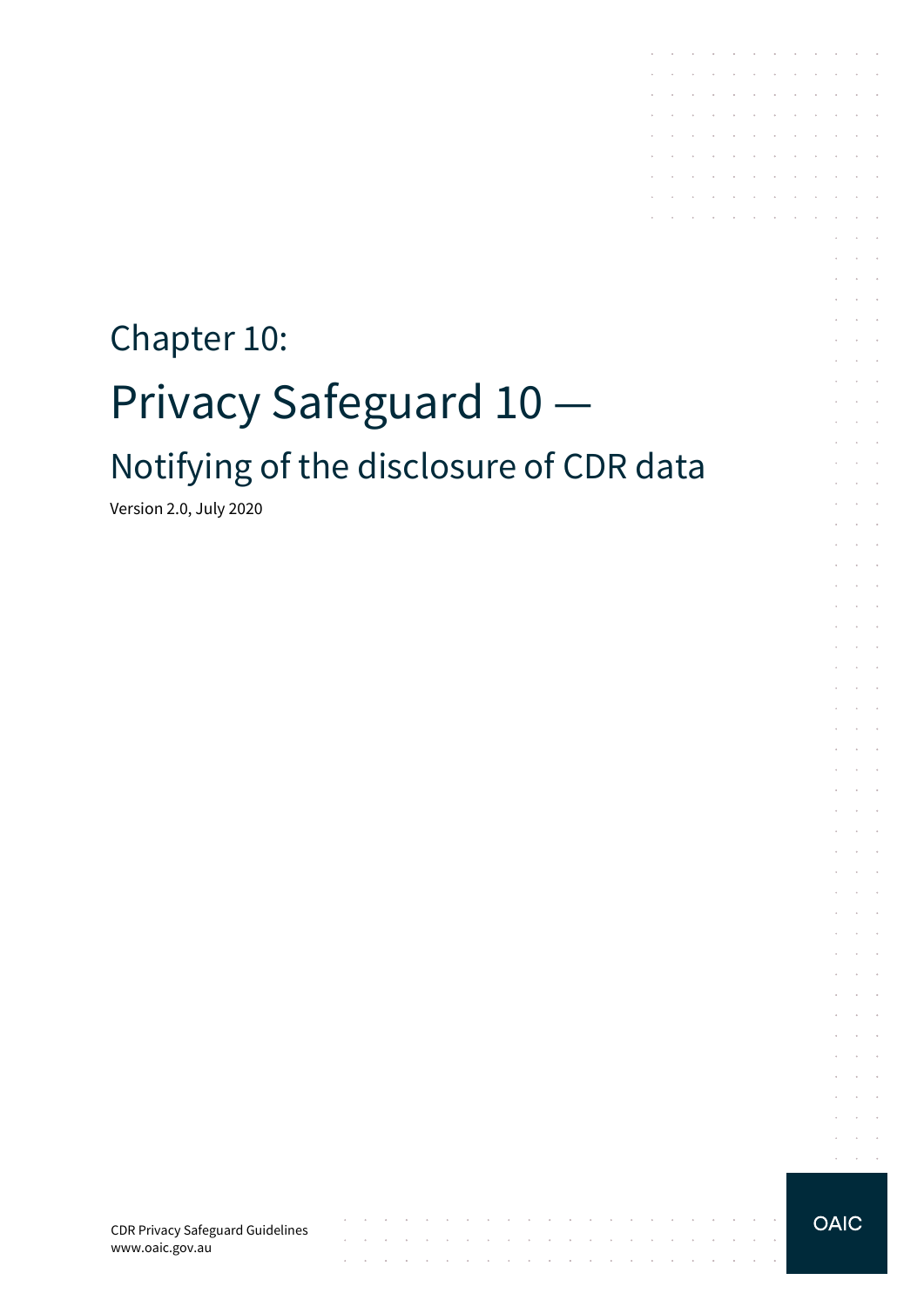#### **Contents**

| <b>Key points</b>                                   | 3 |
|-----------------------------------------------------|---|
| What does Privacy Safeguard 10 say?                 | 3 |
| Why is it important?                                | 3 |
| Who does Privacy Safeguard 10 apply to?             | 3 |
| Who must be notified?                               | 4 |
| How must notification be given?                     | 4 |
| When must notification be given?                    | 5 |
| What matters must be included in the notification?  | 5 |
| What CDR data was disclosed                         | 6 |
| When the CDR data was disclosed                     | 6 |
| The accredited data recipient of the CDR data       | 7 |
| Other notification requirements under the CDR Rules | 7 |
| Disclosure to a designated gateway                  | 7 |
| Interaction with other Privacy Safeguards           | 8 |
|                                                     |   |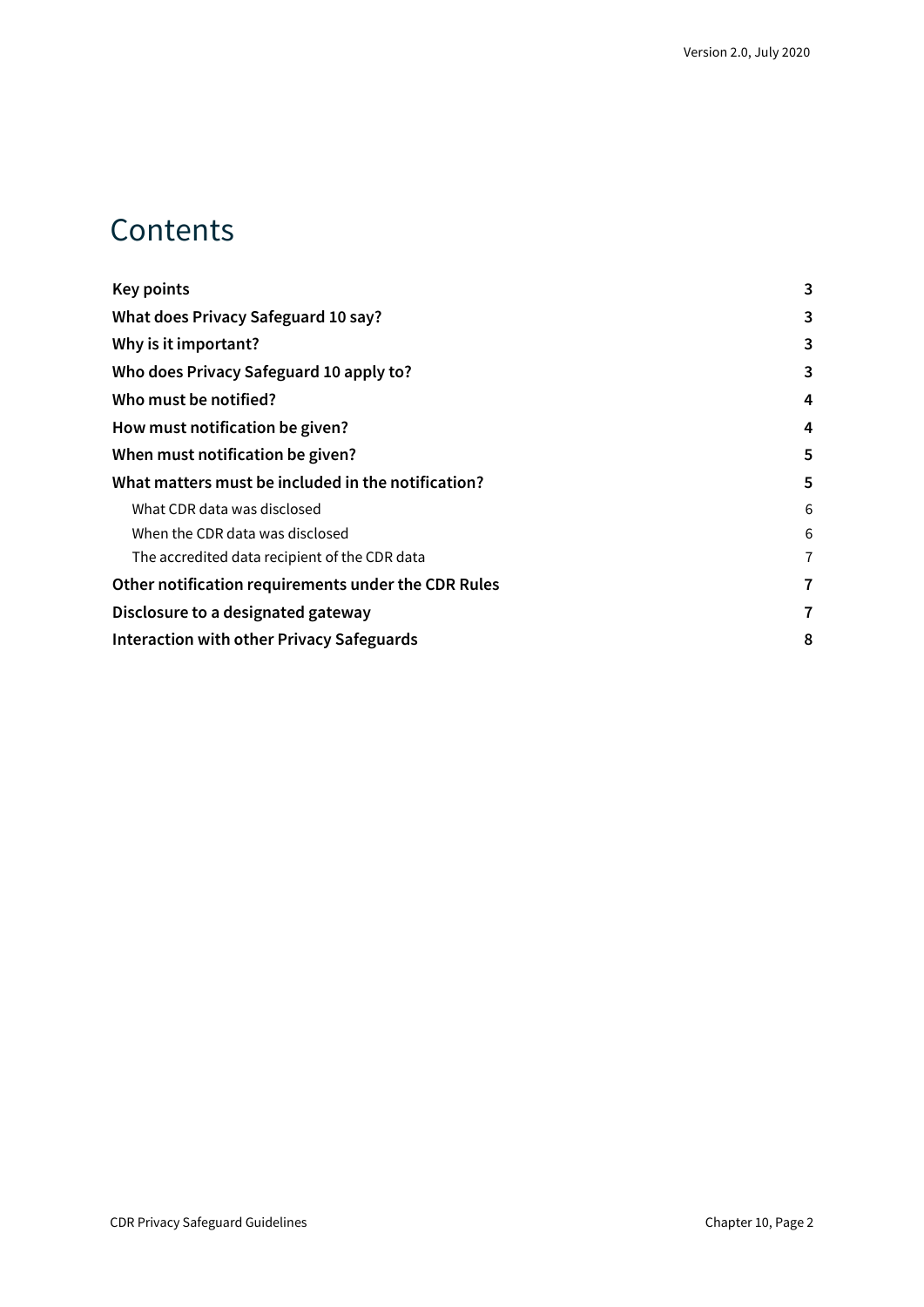# <span id="page-2-0"></span>**Key points**

- Where a data holder discloses consumer data right (CDR) data to an accredited person, the data holder must notify the consumer by updating the consumer dashboard.
- The consumer data rules (CDR Rules) set out the matters that must be included in this notification.

# <span id="page-2-1"></span>**What does Privacy Safeguard 10 say?**

- Where a data holder is required or authorised under the CDR Rules to disclose CDR data,  $10.1$ they must notify the consumer by taking the steps identified in the CDR Rules.<sup>[1](#page-2-4)</sup>
- $10.2$ Where an accredited data recipient discloses CDR data, they must notify the consumer by taking the steps identified in the CDR Rules.<sup>[2](#page-2-5)</sup>
- $10.3$ The notification must:
	- be given to those consumers that the CDR Rules require to be notified
	- cover the matters set out in the CDR Rules, and
	- be given at or before the time specified in the CDR Rules.
- $10.4$ Under CDR Rule 7.9, a data holder must notify the consumer by updating each relevant consumer dashboard to include certain matters as set out in that Rule as soon as practicable after CDR data is disclosed.

# <span id="page-2-2"></span>**Why is it important?**

- 10.5 Notification of disclosure of CDR data is an integral element of the CDR regime, as it provides confirmation to consumers that their CDR data has been disclosed in response to a consumer data request.
- 10.6 This ensures consumers are informed when their CDR data is disclosed and builds trust between consumers, data holders and accredited data recipients.

# <span id="page-2-3"></span>**Who does Privacy Safeguard 10 apply to?**

- $10.7$ Privacy Safeguard 10 applies to data holders and accredited data recipients. It does not apply to designated gateways.
- 10.8 Although Privacy Safeguard 10 applies to accredited data recipients, there are currently no CDR Rules requiring accredited data recipients to notify consumers about the disclosure of CDR data.

<span id="page-2-4"></span><sup>1</sup> Section 56EM(1) of the Competition and Consumer Act. For further information on 'required or authorised to use or disclose CDR data under the CDR Rules', refer to [Chapter B \(Key concepts\).](https://www.oaic.gov.au/consumer-data-right/cdr-privacy-safeguard-guidelines/chapter-b-key-concepts)

<span id="page-2-5"></span><sup>2</sup> Section 56EM(2) of the Competition and Consumer Act.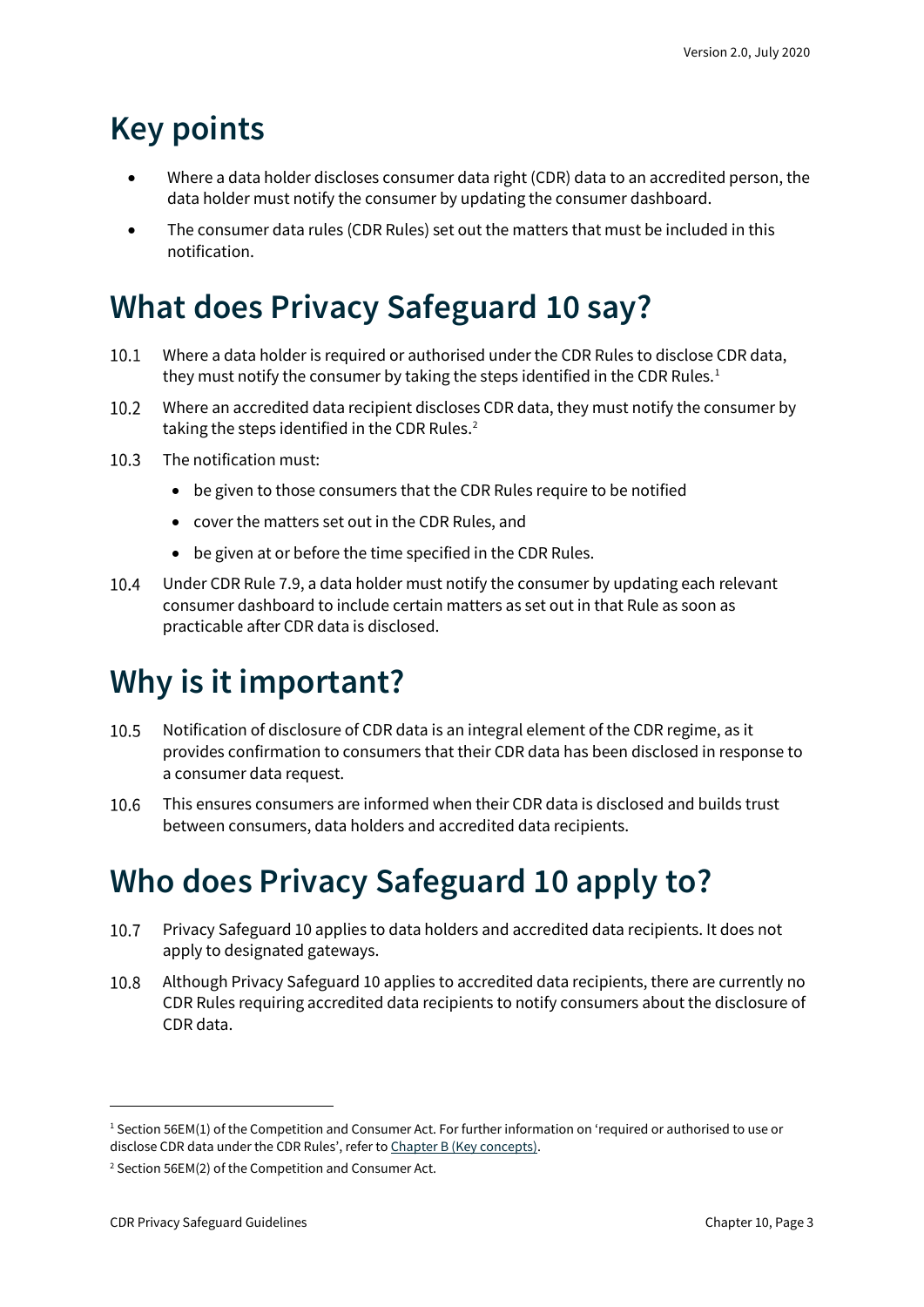This is because accredited data recipients are generally not permitted to disclose CDR data 10.9 unless the disclosure is directly to the consumer or to an outsourced service provider (CDR Rule 7.5). On that basis, an accredited data recipient does not currently have notification obligations under Privacy Safeguard 10.

#### <span id="page-3-0"></span>**Who must be notified?**

- 10.10 The data holder must notify each of the consumers for the CDR data that has been disclosed.[3](#page-3-2)
- 10.11 There may be more than one consumer for the CDR data. In the banking sector, a key example is CDR data relating to a joint account.<sup>[4](#page-3-3)</sup> In this case, the data holder must notify both the requesting and non-requesting joint account holders. However, a data holder will not be required to notify the non-requesting joint account holder/s where the data holder considers this necessary to prevent physical or financial harm or abuse.[5](#page-3-4)
- 10.12 This exception to notification is to accommodate existing procedures a data holder may have to protect consumers, for example particular arrangements relating to consumers that may be experiencing family violence.

### <span id="page-3-1"></span>**How must notification be given?**

- 10.13 A data holder must provide the notification by updating the consumer dashboard for a consumer (and, if applicable, the dashboard of the other joint account holder) $6$  to include the matters discussed in paragraphs 10.21 to 10.31 as soon as practicable after CDR data relating to that consumer is disclosed.<sup>[7](#page-3-6)</sup>
- The consumer dashboard is an online service that must be provided by a data holder to each consumer (and, if applicable, the other joint account holder)<sup>[8](#page-3-7)</sup> where a consumer data request has been made on their behalf by an accredited person. Data holders are required by CDR Rule 1.15 to include within the consumer's dashboard certain details of each authorisation to disclose CDR data that has been given by the consumer. [9](#page-3-8)
- 10.15 Further guidance about the consumer dashboard is set out i[n Chapter B \(Key concepts\)](https://www.oaic.gov.au/consumer-data-right/cdr-privacy-safeguard-guidelines/chapter-b-key-concepts) and th[e Guide to privacy for data holders.](https://www.oaic.gov.au/consumer-data-right/guidance-and-advice/guide-to-privacy-for-data-holders/#how-authorisations-must-be-managed)

<span id="page-3-2"></span><sup>&</sup>lt;sup>3</sup> Section 56EM(1)(b) of the Competition and Consumer Act and CDR Rule 7.9. The CDR Rules may also set requirements for other consumers that must be notified when CDR data is disclosed. There are currently no additional requirements in the CDR Rules, other than in relation to joint account holders in the banking industry.

<span id="page-3-3"></span><sup>4</sup> For details regarding the inclusion of CDR data that relates to a joint account under the CDR regime, see the phasing summary table to the CDR Rules.

<span id="page-3-4"></span><sup>5</sup> CDR Rule 7.9 and clause 4.6 of Schedule 3 to the CDR Rules.

<span id="page-3-5"></span><sup>6</sup> Where the CDR data disclosed relates to a joint account and the data holder has provided an equivalent consumer dashboard (see clause 4.4 of Schedule 3 to the CDR Rules), the data holder must also notify the non-requesting joint account holder by updating their consumer dashboard to include those same matters as soon as practicable after the CDR data is disclosed.

<span id="page-3-6"></span><sup>7</sup> CDR Rule 7.9.

<span id="page-3-7"></span><sup>8</sup> See clause 4.4 of Schedule 3 to the CDR Rules.

<span id="page-3-8"></span><sup>9</sup> This includes the CDR data to which the authorisation relates and when the authorisation will expire.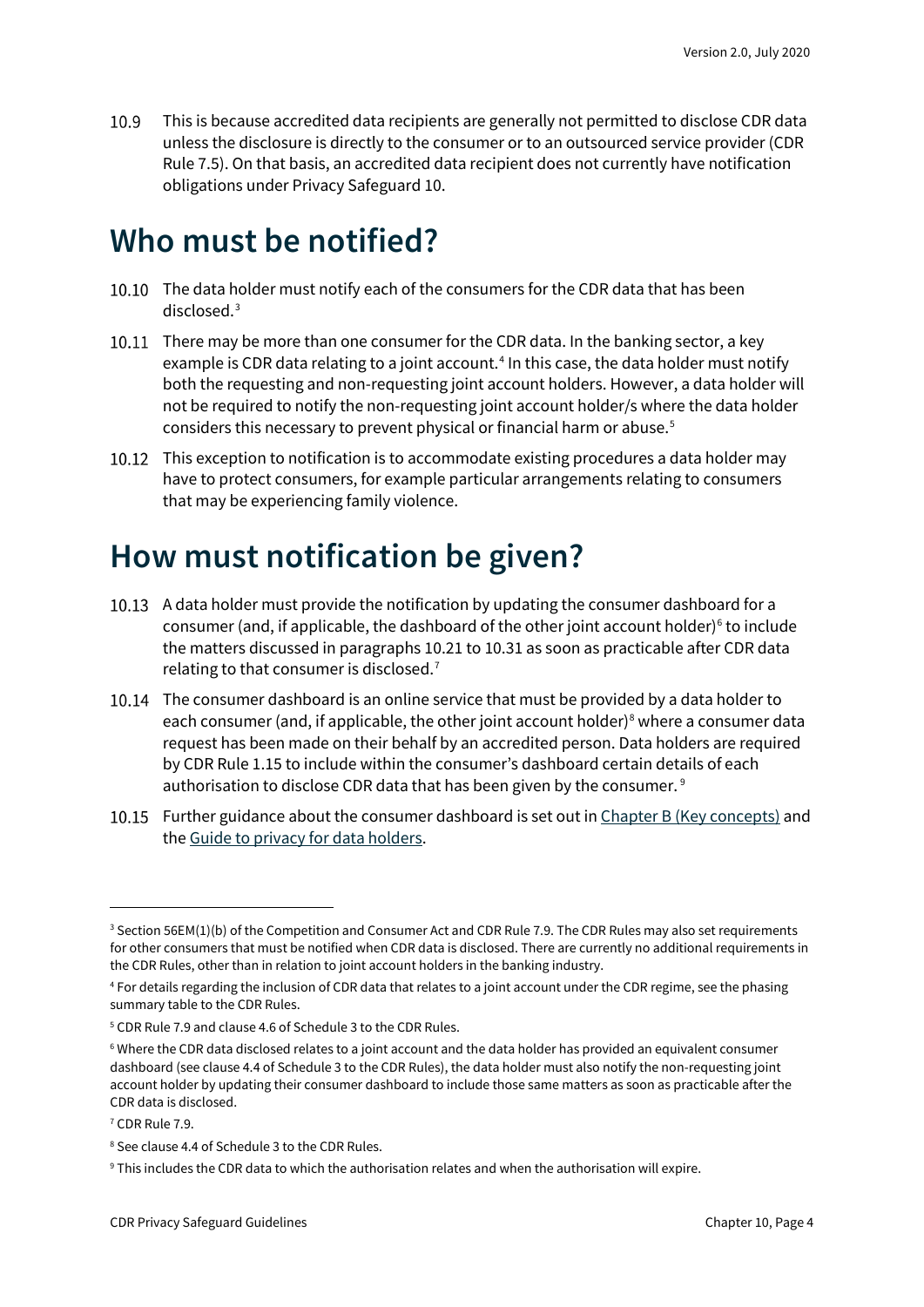#### <span id="page-4-0"></span>**When must notification be given?**

- 10.16 A data holder must notify the consumer/s as soon as practicable after the CDR data is disclosed. [10](#page-4-2)
- 10.17 As a matter of best practice, notification should generally occur in as close to real time as possible (for example, in relation to ongoing disclosure, as close to the time of first disclosure as possible).
- 10.18 The test of practicability is an objective test. It is the responsibility of the data holder to be able to justify any delay in notification.
- 10.19 In determining what is 'as soon as practicable', the data holder may take the following factors into account:
	- the time and cost involved, in combination with other factors
	- technical matters, and
	- the individual needs of the consumer (for example, any additional steps required to make the content accessible).
- 10.20 A data holder is not excused from providing prompt notification by reason only that it would be inconvenient, time consuming, or costly to do so.

#### <span id="page-4-1"></span>**What matters must be included in the notification?**

- The minimum matters that must be included in the notification, and provided via the consumer's dashboard are:
	- what CDR data was disclosed
	- when the CDR data was disclosed, and
	- $\bullet$  the accredited data recipient of the CDR data.<sup>[11](#page-4-3)</sup>
- 10.22 Data holders should provide information about these matters clearly and simply, but also with enough specificity to be meaningful for the consumer. How much information is required may differ depending on the circumstances.
- 10.23 Guidance on each of the minimum matters follows.

<span id="page-4-2"></span><sup>10</sup> CDR Rule 7.9.

<span id="page-4-3"></span> $11$  CDR Rule 7.9.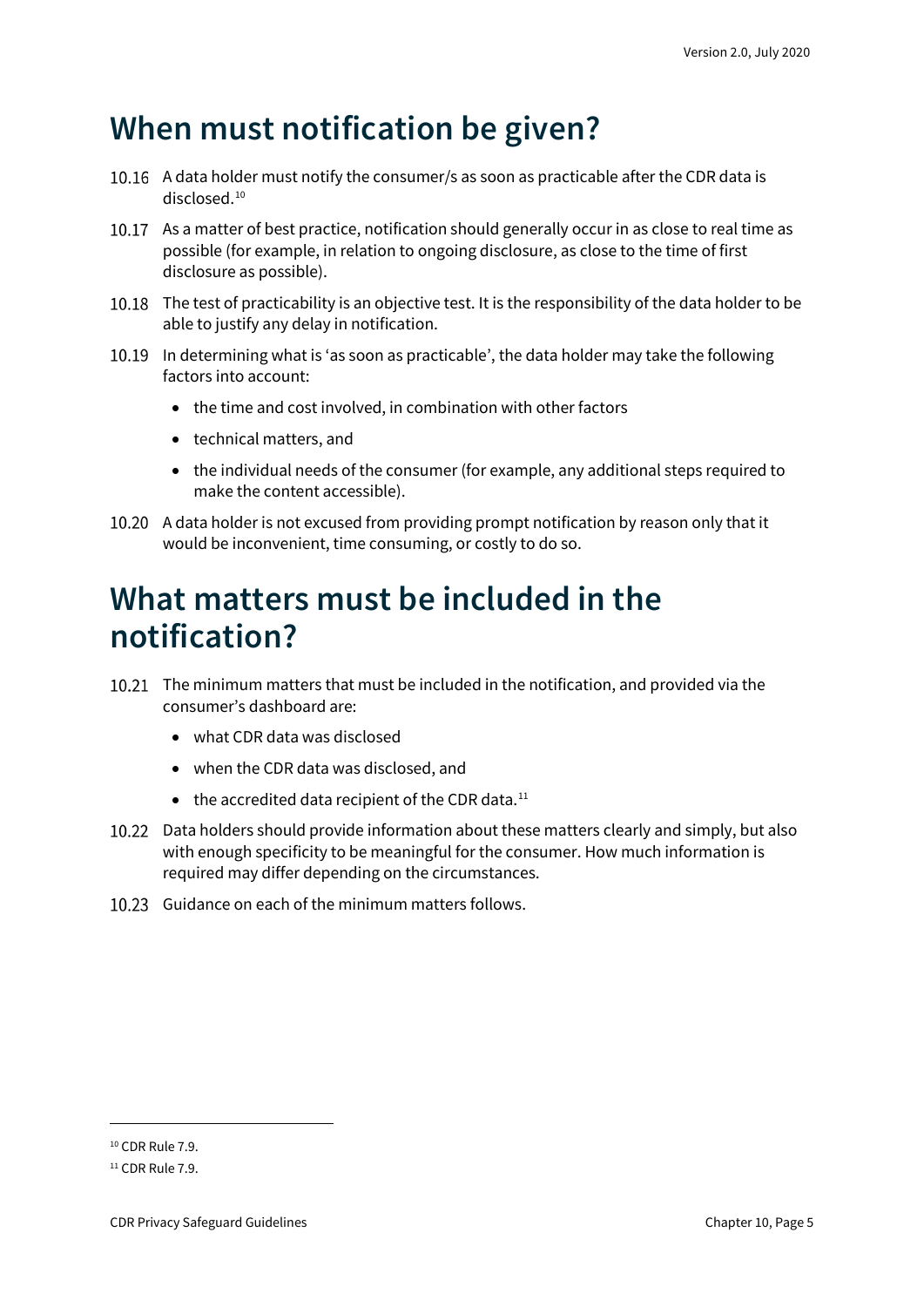**Risk point:** Consumers may not read or understand a notification if it is complex.

**Privacy tip:** A data holder should ensure that the notification is as simple and easy to understand as possible. To do this, a data holder should consider a range of factors when formulating a notification, such as:

- the audience
- the language used (including the level of detail), and
- the presentation of the information (e.g. layout, format and any visual aids used). For more complex notifications, the data holder could consider providing a condensed summary of key matters in the notification and linking to a more comprehensive summary or, where it may assist the consumer, a full log of disclosure.

#### <span id="page-5-0"></span>**What CDR data was disclosed**

- The data holder must notify the consumer of what CDR data was disclosed.
- In doing so, the data holder should ensure the CDR data is described in a manner that allows the consumer to easily understand what CDR data was disclosed.
- The data holder must use the Data Language Standards when describing what CDR data was disclosed. [12](#page-5-2) This will aid consumer comprehension by ensuring consistency between how CDR data was described in the authorisation-seeking process and how CDR data is described in the consumer dashboard.

#### <span id="page-5-1"></span>**When the CDR data was disclosed**

10.27 The data holder must notify the consumer when the CDR data was disclosed.

#### *'One-off' disclosure:*[13](#page-5-3)

The data holder should include the date on which the CDR data was disclosed.

*Ongoing disclosure:* [14](#page-5-4)

The data holder should, at a minimum, include the date range in which CDR data will be disclosed, with the starting date being the date on which the CDR data was first disclosed, and the end date being the date on which the data holder will make its final disclosure. This end date might not necessarily be the same as the date authorisation expires.

<span id="page-5-2"></span> $12$  The Data Language Standards are contained within the Consumer Experience Guidelines. They provide descriptions of the types of data to be used by data holders when making and responding to requests. Adherence to the Data Language Standards is mandatory and will help ensure there is a consistent interpretation and description of the consumer data that will be shared in the CDR regime. See s 56FA of the Competition and Consumer Act and CDR Rule 8.11.

<span id="page-5-3"></span><sup>&</sup>lt;sup>13</sup> This is where the accredited person made a consumer data request on behalf of the consumer for a collection of CDR data on a single occasion.

<span id="page-5-4"></span> $14$  This is where the accredited person made a consumer data request on behalf of the consumer for collection of CDR data over a specified period of time.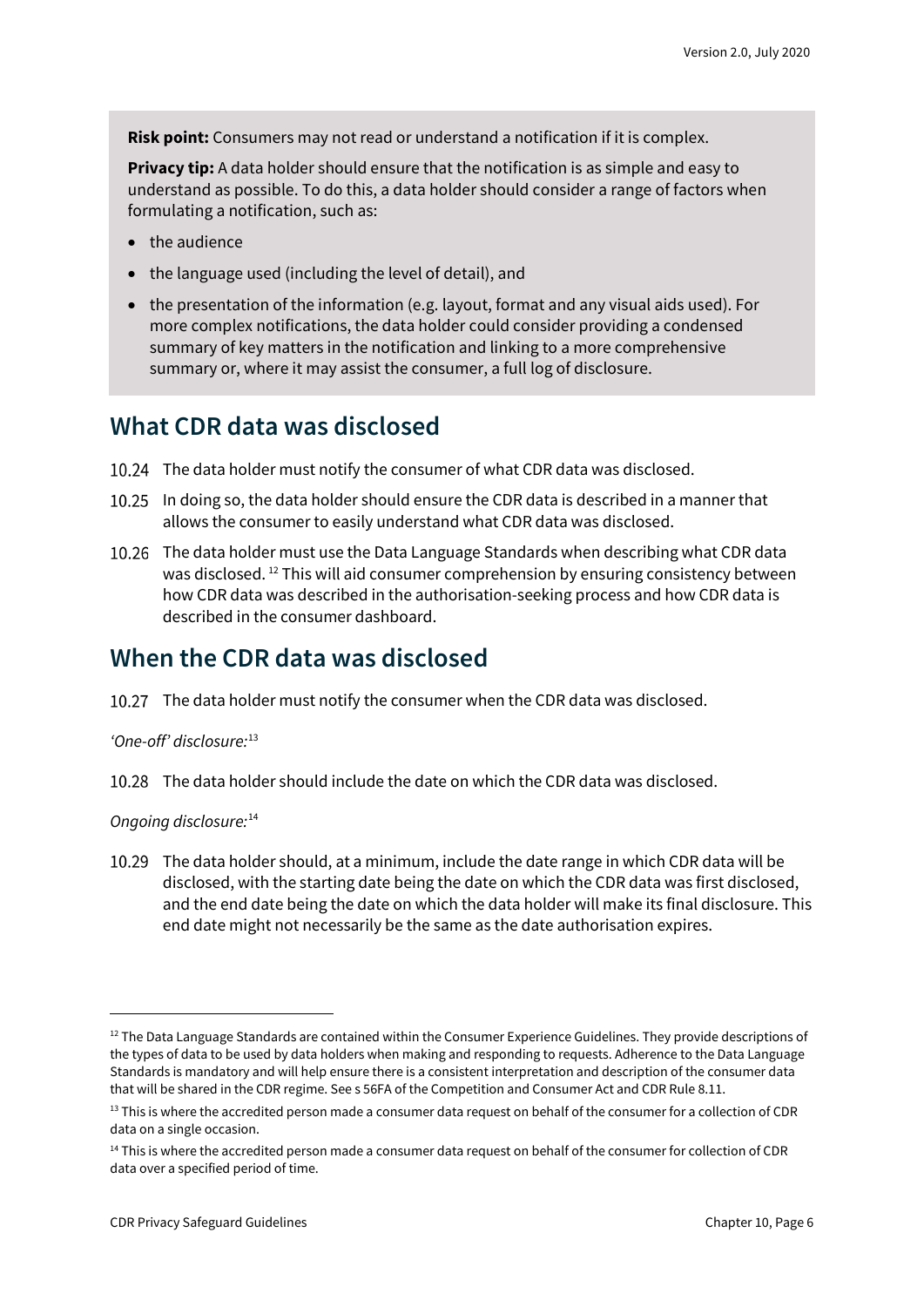Where a data holder is unsure of the end date they may put the date authorisation expires, but must update the end date as soon as practicable after it becomes known. [15](#page-6-3)

#### <span id="page-6-0"></span>**The accredited data recipient of the CDR data**

10.31 In its notification to the consumer, the data holder must indicate to whom the CDR data was disclosed.

#### **Example**

Bank Belle, a data holder, receives a consumer data request on 1 July 2020 from Watson and Co, an accredited person, to disclose Zoe's transaction details.

Bank Belle asks Zoe on 1 July 2020 to authorise the disclosure of her transaction details to Watson and Co for the sharing period specified in the consumer data request (i.e. 1 July 2020 to 1 January 2021).

Upon receiving Zoe's authorisation, Bank Belle discloses Zoe's transaction details to Watson and Co on 1 July 2020.

Bank Belle updates Zoe's consumer dashboard on 1 July 2020 to include the following notification statement:

*We shared your transaction details with Watson and Co on 01.07.20. We'll continue to share your transaction details with Watson and Co until 01.01.21*.

The above statement is an example of how Bank Belle could notify Zoe of the disclosure of her CDR data in accordance with CDR Rule 7.9.

#### <span id="page-6-1"></span>**Other notification requirements under the CDR Rules**

In addition to the Privacy Safeguard 10 notification requirements in relation to disclosure, the data holder must update a consumer's dashboard as soon as practicable after the information required to be contained on the dashboard changes.<sup>[16](#page-6-4)</sup>

### <span id="page-6-2"></span>**Disclosure to a designated gateway**

**Note:** *There are currently no designated gateways in the CDR regime.*

<span id="page-6-3"></span><sup>&</sup>lt;sup>15</sup> CDR Rule 4.27 requires a data holder to update the consumer dashboard as soon as practicable after the information required to be contained on the dashboard changes.

<span id="page-6-4"></span><sup>16</sup> CDR Rule 4.27.